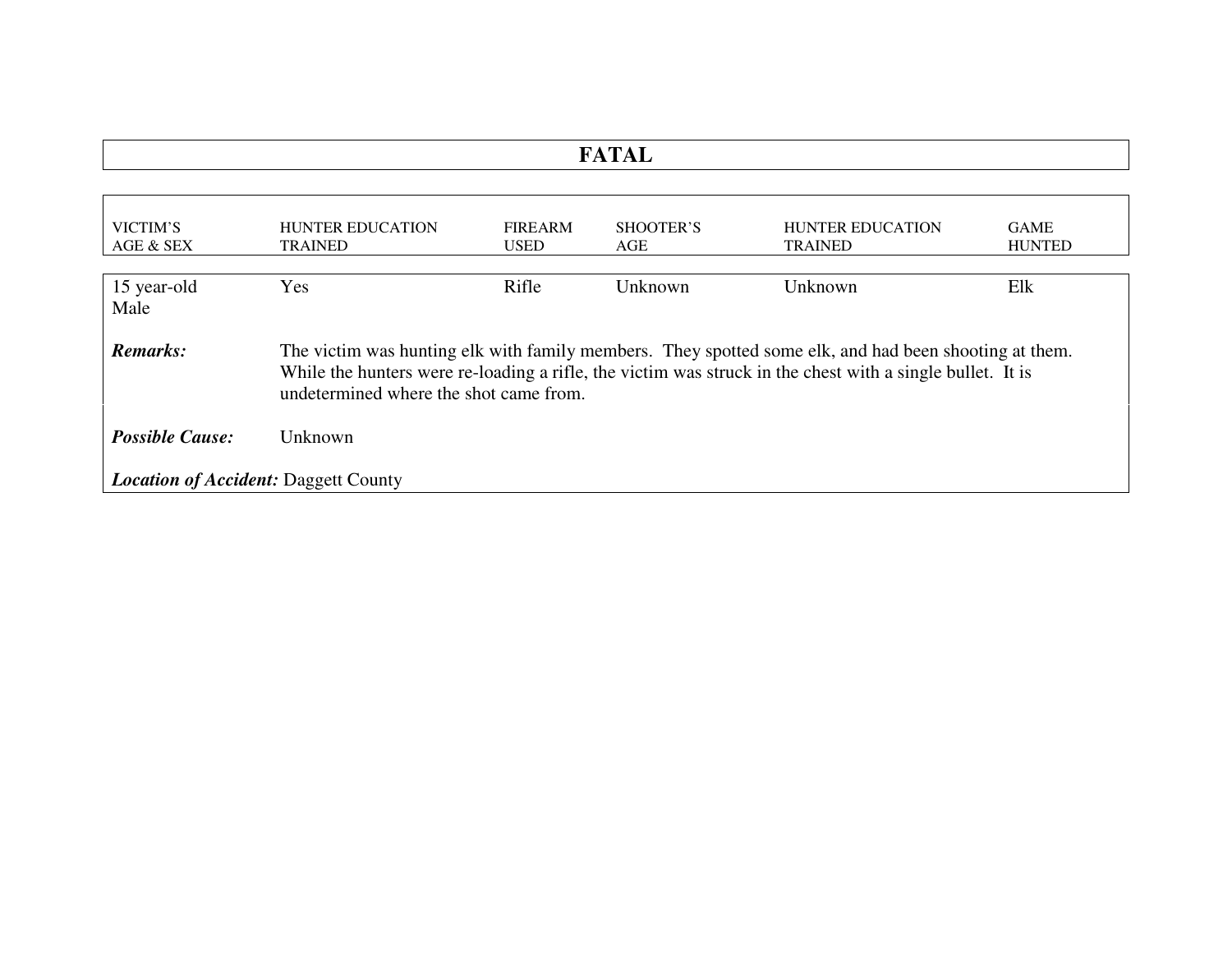| <b>NON-FATAL</b>                                                                                                                                                                                                                                                                                                                                                                                                              |                                           |                               |                        |                                           |                              |
|-------------------------------------------------------------------------------------------------------------------------------------------------------------------------------------------------------------------------------------------------------------------------------------------------------------------------------------------------------------------------------------------------------------------------------|-------------------------------------------|-------------------------------|------------------------|-------------------------------------------|------------------------------|
| VICTIM'S<br>AGE & SEX                                                                                                                                                                                                                                                                                                                                                                                                         | <b>HUNTER EDUCATION</b><br><b>TRAINED</b> | <b>FIREARM</b><br><b>USED</b> | SHOOTER'S<br>AGE & SEX | <b>HUNTER EDUCATION</b><br><b>TRAINED</b> | <b>GAME</b><br><b>HUNTED</b> |
| 28 year-old<br>Male                                                                                                                                                                                                                                                                                                                                                                                                           | Yes                                       | Rifle                         | 64 year-old<br>Male    | Unknown                                   | Elk                          |
| <b>Remarks:</b><br>The shooter was being guided by the victim on a private land elk hunt. The hunter had just shot and wounded<br>an elk. When the elk started to get up, the victim instructed the hunter to shoot the elk again. As the shooter<br>chambered a round, the firearm discharged as he closed the bolt. The victim was struck in the right ankle at<br>close range. The foot of the victim was later amputated. |                                           |                               |                        |                                           |                              |
| <b>Possible Cause:</b><br>Improper firearm handling, possible firearm malfunction.                                                                                                                                                                                                                                                                                                                                            |                                           |                               |                        |                                           |                              |
| <b>Location of Accident: Sevier County</b>                                                                                                                                                                                                                                                                                                                                                                                    |                                           |                               |                        |                                           |                              |

| 55 year-old                                | Yes | Shotgun                                                                                                      | Unknown | Unknown | Chukars                                                                                                                                                                                                                            |
|--------------------------------------------|-----|--------------------------------------------------------------------------------------------------------------|---------|---------|------------------------------------------------------------------------------------------------------------------------------------------------------------------------------------------------------------------------------------|
| Male                                       |     |                                                                                                              |         |         |                                                                                                                                                                                                                                    |
| <b>Remarks:</b>                            |     | was peppered with shot. The victim was hit in the lower leg, chest, and right hand. All injuries were minor. |         |         | The victim and his hunting partner were hunting chukars in an area with several other hunting parties. A chukar<br>flew up between the hunting parties and someone shot at the bird. As the victim turned to see who had fired, he |
| <b>Possible Cause:</b>                     |     | Shooter swinging on game.                                                                                    |         |         |                                                                                                                                                                                                                                    |
| <b>Location of Accident: Carbon County</b> |     |                                                                                                              |         |         |                                                                                                                                                                                                                                    |